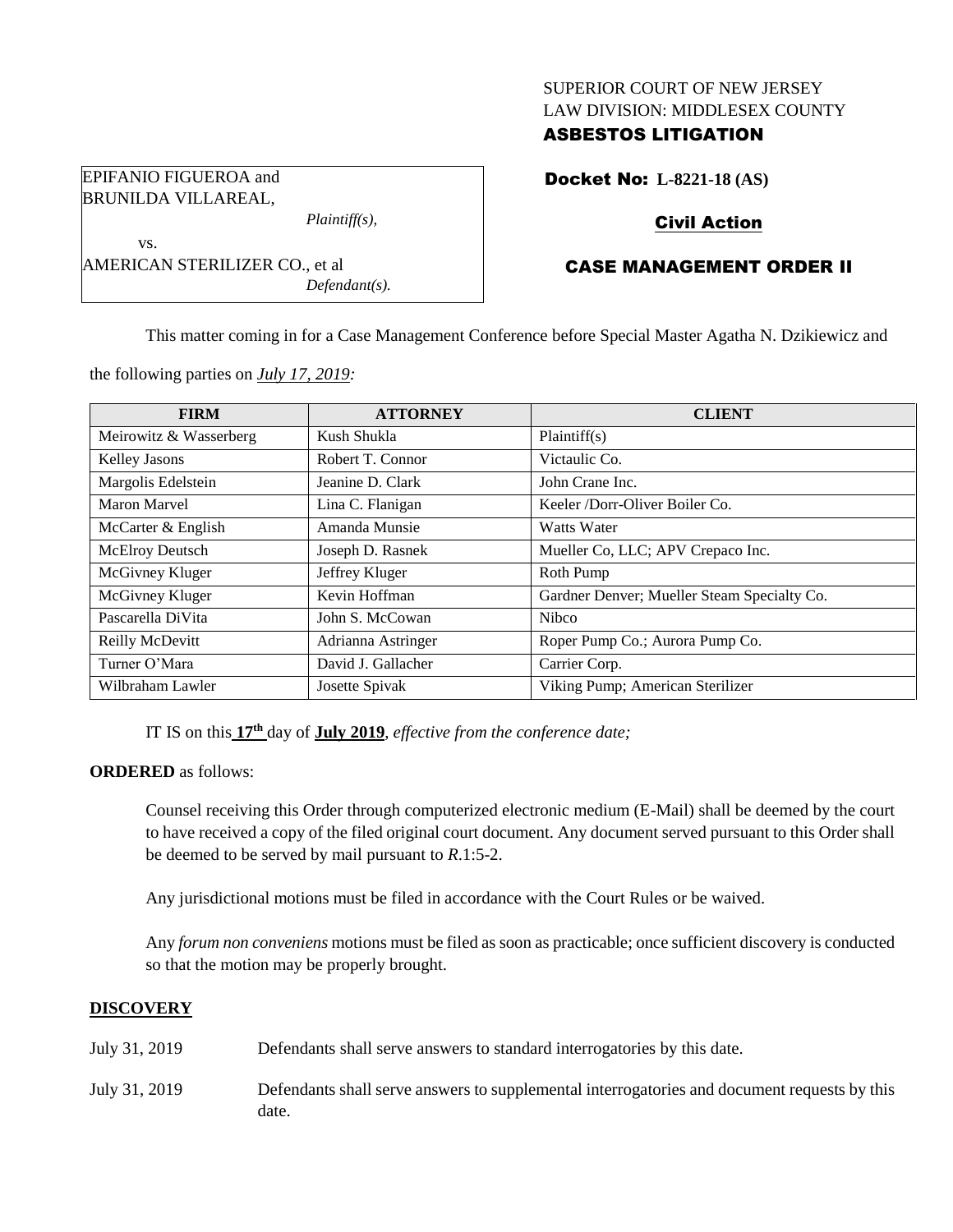| August 16, 2019    | Defendants shall serve answers to supplemental interrogatories and document requests by this<br>date, if served by plaintiff on July 16, 2019.                                                              |
|--------------------|-------------------------------------------------------------------------------------------------------------------------------------------------------------------------------------------------------------|
| July 31, 2019      | Plaintiff shall serve answers to supplemental interrogatories and document requests by this<br>date.                                                                                                        |
| September 13, 2019 | Fact discovery, including depositions, shall be completed by this date. Plaintiff's counsel shall<br>contact the Special Master within one week of this deadline if all fact discovery is not<br>completed. |
| September 13, 2019 | Depositions of corporate representatives shall be completed by this date.                                                                                                                                   |

### **EARLY SETTLEMENT**

August 16, 2019 Settlement demands shall be served on all counsel and the Special Master by this date.

#### **MEDICAL EXPERT REPORT**

September 30, 2019 Defendants shall identify its medical experts and serve medical reports, if any, by this date. In addition, defendants shall notify plaintiff's counsel (as well as all counsel of record) of a joinder in an expert medical defense by this date.

### **LIABILITY EXPERT REPORTS**

September 30, 2019 Defendants shall identify its liability experts and serve liability expert reports, if any, by this date or waive any opportunity to rely on liability expert testimony.

#### **SUMMARY JUDGMENT MOTION PRACTICE**

- September 13, 2019 Plaintiff's counsel shall advise, in writing, of intent not to oppose motions by this date.
- September 27, 2019 Summary judgment motions shall be filed no later than this date.
- October 25, 2019 Last return date for summary judgment motions.

#### **EXPERT DEPOSITIONS**

November 29, 2019 Expert depositions shall be completed by this date. To the extent that plaintiff and defendant generic experts have been deposed before, the parties seeking that deposition in this case must file an application before the Special Master and demonstrate the necessity for that deposition. To the extent possible, documents requested in a deposition notice directed to an expert shall be produced three days in advance of the expert deposition. The expert shall not be required to produce documents that are readily accessible in the public domain.

#### **PRE-TRIAL AND TRIAL**

November 6, 2019 @ 1:30pm Settlement conference. All defense counsel shall appear with authority to negotiate settlement and have a representative authorized to negotiate settlement available by phone.

 $\_$  , and the set of the set of the set of the set of the set of the set of the set of the set of the set of the set of the set of the set of the set of the set of the set of the set of the set of the set of the set of th

December 13, 2019 @ 1:30pm Status Conference.